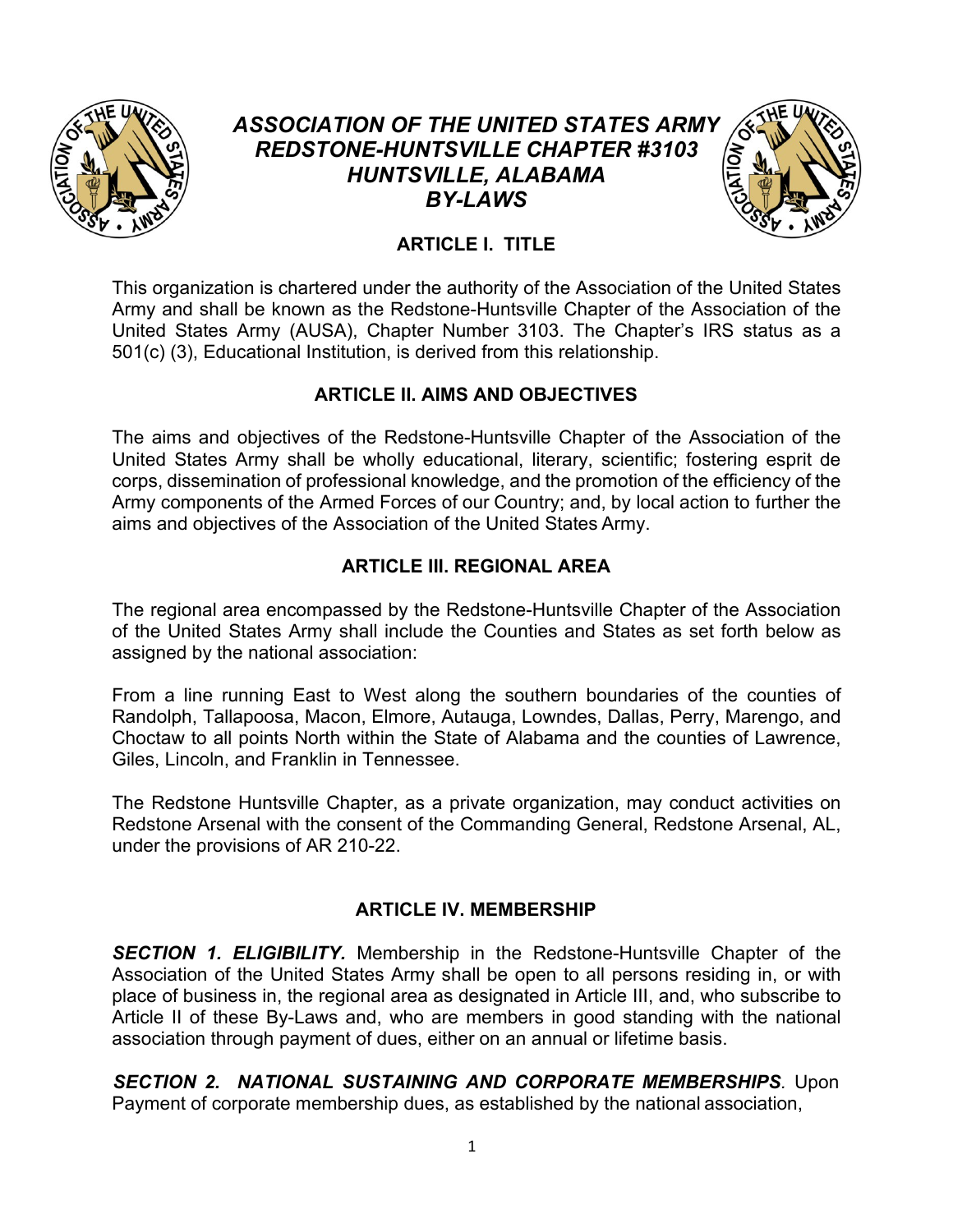companies are welcomed as participants in this chapter. Further, individual member designees of national sustaining companies who upon request or by virtue of residing in the geographical region of the chapter as defined in Article III, Section 1, are accepted as chapter members.

*SECTION 3. TERMS OF MEMBERSHIP.* Membership in the Redstone- Huntsville chapter and its satellite chapters of the Association of the United States Army shall remain in force so long as the member maintains current status by payment of dues.

*SECTION 4. CHAPTER MEMBER'S VOTING RIGHTS.* All members of the chapter shall have the right to vote on any and all matters that properly come before the membership.

## **ARTICLE V. CHAPTER STRUCTURE, TERMS OF OFFICE, STATUS OF POWERS AND DUTIES OF OFFICERS**

## *SECTION 1. CHAPTER STRUCTURE.*

**Executive Committee:** The Executive Committee (EXCOM) will meet monthly at the call of the chapter president and consists of the following officers: Chapter President; Executive Vice-President (EVP); VP for Special Activities; VP for Membership; VP for Chapter Activity Reporting (CAR); VP for Ways and Means; VP for Retiree and Veterans Programs; VP for Publications; VP for Community Partners; VP for Legislative Issues; VP for Army Reserve and Army National Guard Programs; VP for Non-Commissioned Officer Programs; VP for Army Family Programs; VP for Department of ArmyCivilian Programs; VP for Soldier Programs; VP for Army Recruiting; VP for Chapter Support & Group Activities, VP for Chapter Awards and Recognition; VP for ROTC/JROTC Programs; VP for Digital Communications; VP at Large – Team Redstone; VP at Large – Protocol Support; VP for Satellite/Sub-Chapter Support; VP for Young Professionals; Chaplain; Secretary; and Treasurer. Except for ROTC or JROTC satellite chapter presidents, satellite and sub chapter presidents will also be members of the executive committee. The chapter president may appoint additional vice presidents with approval of the executive board. These officers shall constitute the executive committee and shall be elected from the active chapter membership as outlined in Article VI, Section 4.

**Board of Directors:** The Chapter Board of Directors (BOD) will be composed of twentyseven (27) members elected from active chapter members in accordance with Article VI, Section 4.

**Chapter Executive Board:** The Chapter's Executive Board (EXCOM) shall consist of the Executive Committee and the Board of Directors (BOD).

**Committees:** The Chapter President, with the advice and consent of the Executive Board, shall appoint from the membership such committees as are necessary to conduct the business of the chapter. The following are considered standing committees of the chapter: Program Planning, chaired by the Executive Vice-President; Membership,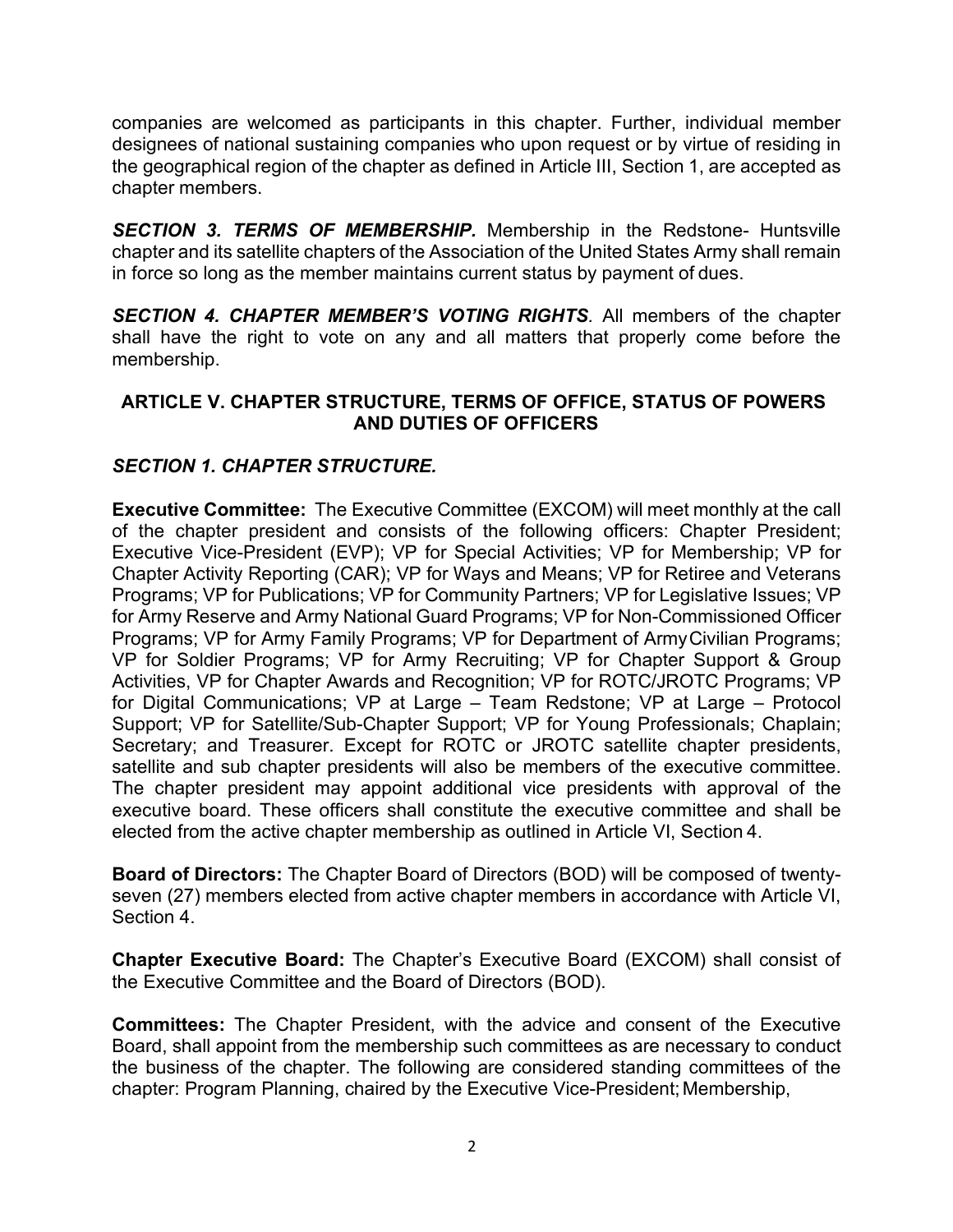chaired by the VP for Membership, includes the VP for Community Partners and the VP for Individual Membership; Legislative Issues, chaired by the VP for Legislative Issues; Special Programs and Awards Committee, chaired by the VP for Special Activities; and, Publications Committee, co-chaired by the VP for Digital Communications and VP for Publications and includes the VP at Large – Protocol Support.

## **SECTION 2. TERMS OF OFFICE.**

- a. The Chapter President and Executive Vice President shall be elected for a twoyear term.
- b. Except for the Chapter President, each officer of the Executive Committee is normally elected for a one-year term and has the right to succeed themselves once. However, this provision may be waived and a member of the Executive Committee may continue to serve "at will" upon the recommendation of the Executive Committee, with majority in agreement, and the concurrence of the Executive Board.
- c. Board of Directors: annually one-third of the elective members of the board of directors shall be elected for a three year term in accordance with Article VI, Section 4. Vacancies shall be filled for the remainder of that year by appointment of the President with the advice and consent of the Executive Board. The unexpired term shall be filled at the next annual election.
- d. Each retiring Chapter President shall automatically fill an ex-officio position (in addition to the elected 27 members) on the Board of Directors for a term of two (2) years with full voting rights. Past Presidents who have not otherwise been elected to the board of directors at the expiration of these two (2) years shall automatically fill an ex-officio position on the Board of Directors without voting rights as long as they remain members of the chapter and AUSA.
- e. All appointed positions shall be appointed by the Chapter President for a period of two years concurrent with the election of the president. Vacancies shall be filled for the remainder of the two year by appointment of the President with the advice and consent of the Executive Board.
- f. Personnel on active military service, or National Guard or Reserve personnel on extended active duty, may not hold an elected office in the Chapter without approval of the Alabama State President and the individual's Ethics Counselor.
- g. Between elections, vacant positions on the executive committee shall normally be filled from members of the Board of Directors.

**SECTION 3. STATUS OF POWERS.** The Executive Board shall be the governing body of the Chapter. The Board shall govern in accordance with the By-Laws of the Chapter and the Association, ever keeping in mind the "Aims and Objectives" of the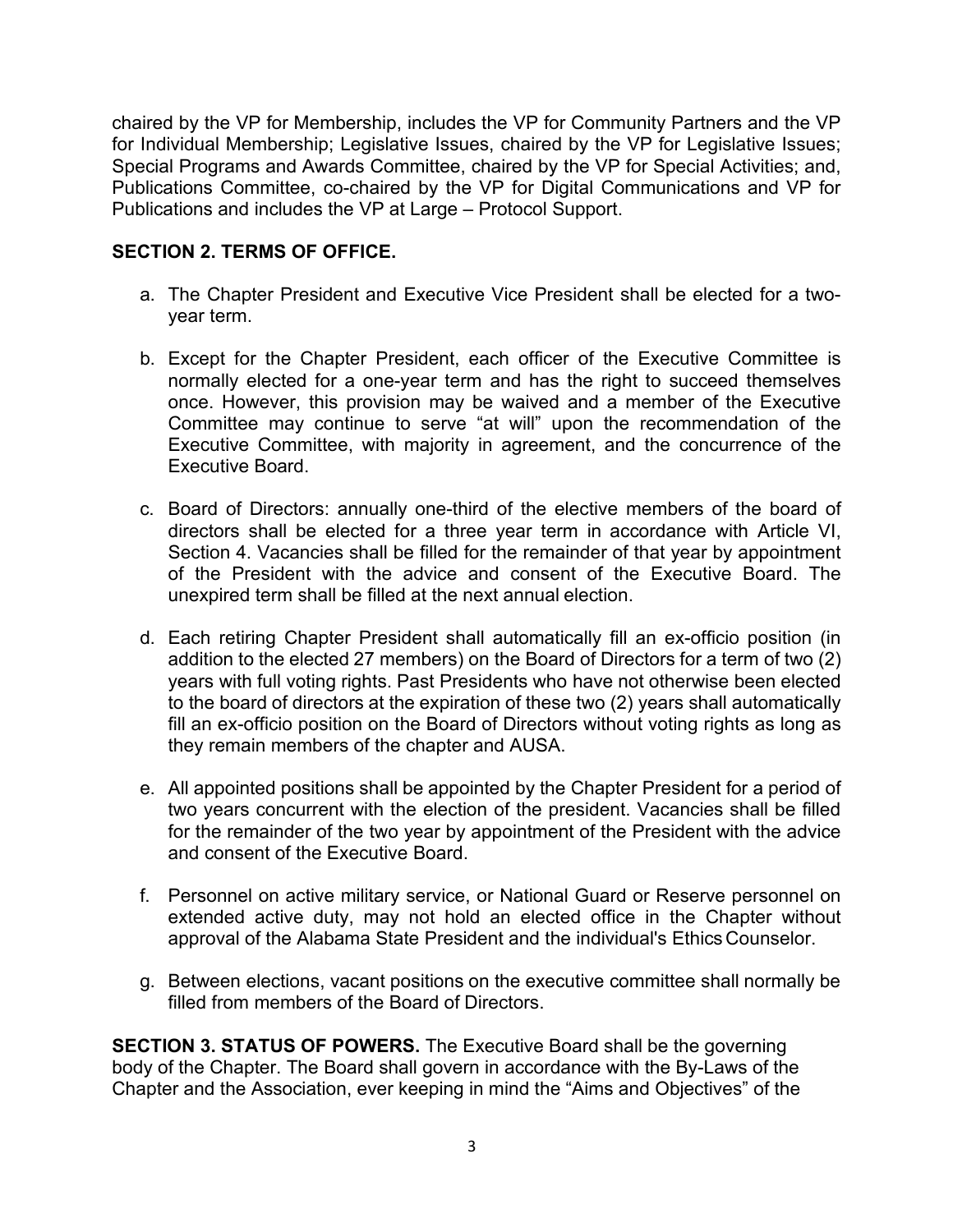organization to include the objectives of the National Association. The following expressed powers are authorized to the Board of Directors:

- a. The Board of Directors is empowered to act for the Chapter in all matters affecting the chapter, including matters brought to the attention of the Chapter by the national headquarters, which require prompt action.
- b. The Executive Committee shall have the power to act in the Chapter's name in situations requiring decisions before the next regularly scheduled Chapter Executive Board meeting.
- c. The Executive Committee may not authorize expenditure of Chapter funds in an amount of \$1001.00 or more without the full approval of the Board ofDirectors.

#### **SECTION 4. DUTIES OF OFFICERS.**

- a. **President.** The duties of president shall be those of principal executive officer, to preside at all meetings, coordinate all committees, and appoint all committee chairmen in accordance with Article V, Section 1. This individual will also serve as chairman of the executive board.
- b. **Executive Vice-President.** The duties of the Executive VP shall be to assist the president, preside at all meetings in the absence of the president and perform such other duties as may be designated by the president or executive board. Normally, the executive vice-president will serve as the chapter's president-elect and chairs the nominating committee. The Executive VP also chairs the Program Planning Committee chosen from the Chapter Executive Board to assess the effectiveness of Chapter operations and recommend changes in Chapter structure, processes, By-Laws or programs.
- c. **Vice-President for Special Activities.** The duties of the VP for Special Activities shall be to perform the duties and responsibilities of the president or the executive vice-president in their absence and to direct and coordinate special activities. The VP for Special Activities coordinates all programs and chairs the Special Programs and Awards committee.
- d. **Vice-President for Ways and Means.** The duties of the VP for Ways and Means shall be to perform the duties and responsibilities associated with all events that raise funds for the chapter. The Ways and Means VP shall be a member of the committees that raise funds and communicate with existing and potential sponsors. The Ways and Means VP shall work closely with all program chairs.
- e. **Vice-President for Membership.** The duties of the VP for Membership shall be to direct and coordinate the chapter's activities associated with membership recruitment, retention and education. The VP for Membership chairs the membership committee and will provide monthly status reports.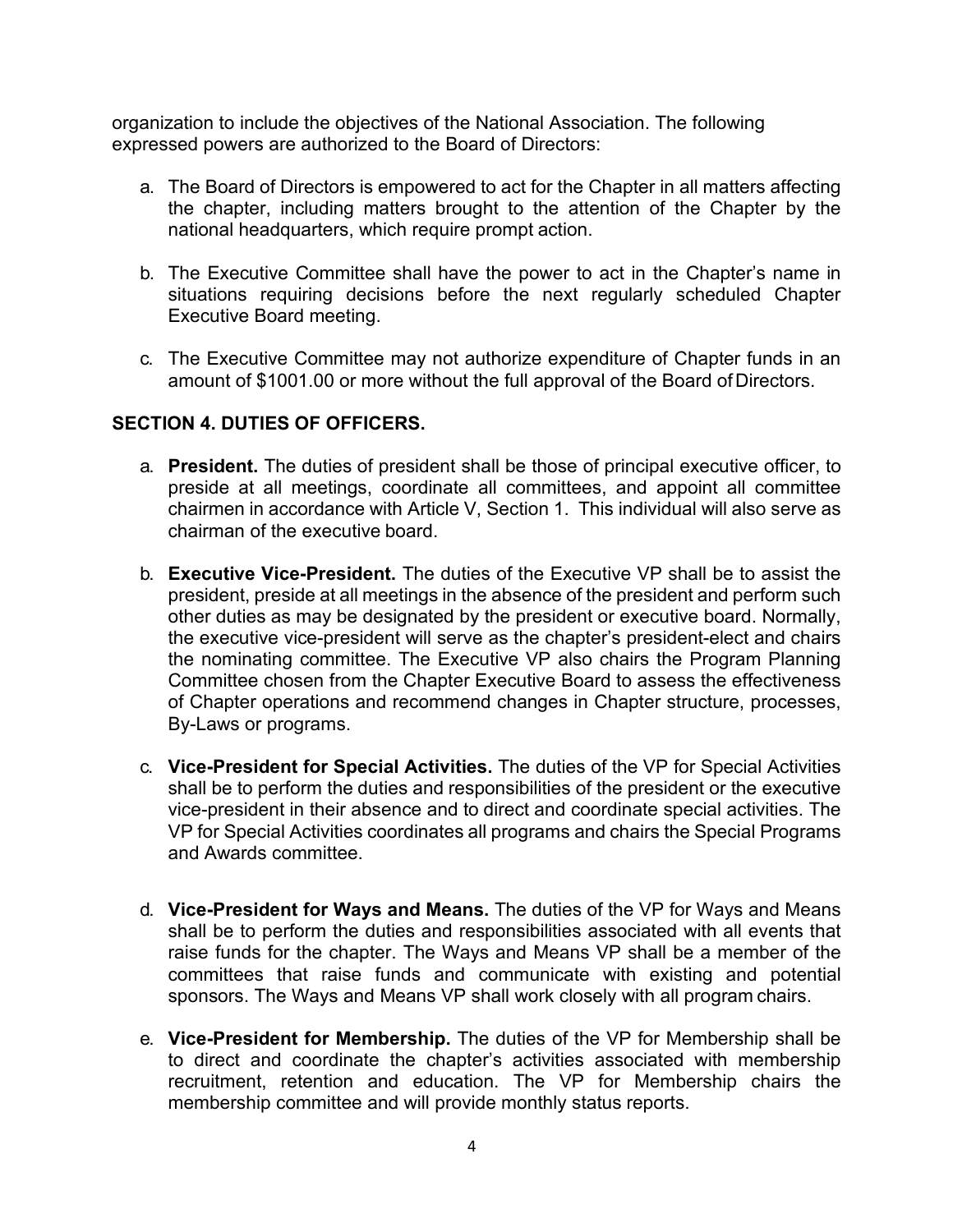- f. **Vice-President for Chapter Activity Reporting.** The duties of the VP for Chapter Activity Reporting (CAR) shall be to support and coordinate with the entire Chapter Executive Board in the oversight and management of chapter activity reporting. The VP for shall serve as an advisor, mentor and coach in the actual creation of required chapter reports. The VP for CAR will coordinate closely with the EVP and each Program Manager to ensure reports are submitted for all chapter work performed in a timely manner according to the National recommendations.
- g. **Vice-President for Community Partners.** The duties of the VP for Community Partners shall be to provide a consistent interface between the chapter and the corporate membership to include both corporate membership renewal and chapter-sponsored corporate activities. The VP for Community Partners is a member of the membership committee, directs the Chapter Community partner committee, and will provide monthly status reports.
- h. **Vice-President for Publications.** The duties of the VP for Publications shall be to provide publicity support for all chapter activities and management responsibilities for the chapter's newsletter. The VP for Publications will co-chair the Publications Committee with the VP of Digital Communications. This individual serves as a liaison to the Redstone Rocket and the Salute newsletter.
- i. **Vice-President for Legislative Issues.** The duties of the VP for Legislative Issues shall be to provide proper interface between the chapter and local state, and national elected officials. Duties will also include communications with all Program and event managers to ensure National guidelines are followed for events involving elected officials or special interest groups. The VP for Legislative Issues chairs the Legislative Issues Committee.
- j. **Vice-President for Retiree and Veteran Programs**. The duties of the VP for Retiree and Veteran Programs shall be to provide a proper interface between the chapter and the retiree population within in the geographic limits of the chapter's region, between the North Alabama Veterans and Fraternal Order Coalition, and the Redstone Arsenal Retiree Council.
- k. **Vice-President for Noncommissioned Officer Programs.** The duties of the VP for Non-Commissioned Officer/Enlisted Programs shall be to establish visibility and awareness of AUSA's commitment to Non-commissioned Officers and their families in all components. VP of NCO will coordinate with the Senior Enlisted Advisors of Team Redstone. Chair the Annual First Sergeant John Ordway Leadership Awards Program.
- l. **Vice-President for Army Reserve and Army National Guard Programs.** The VP for Army Reserve and National Guard Programs is responsible for liaison and coordination activities involving the chapter's association with Army Reserve and Army National Guard issues and units in the geographic limits of the chapter's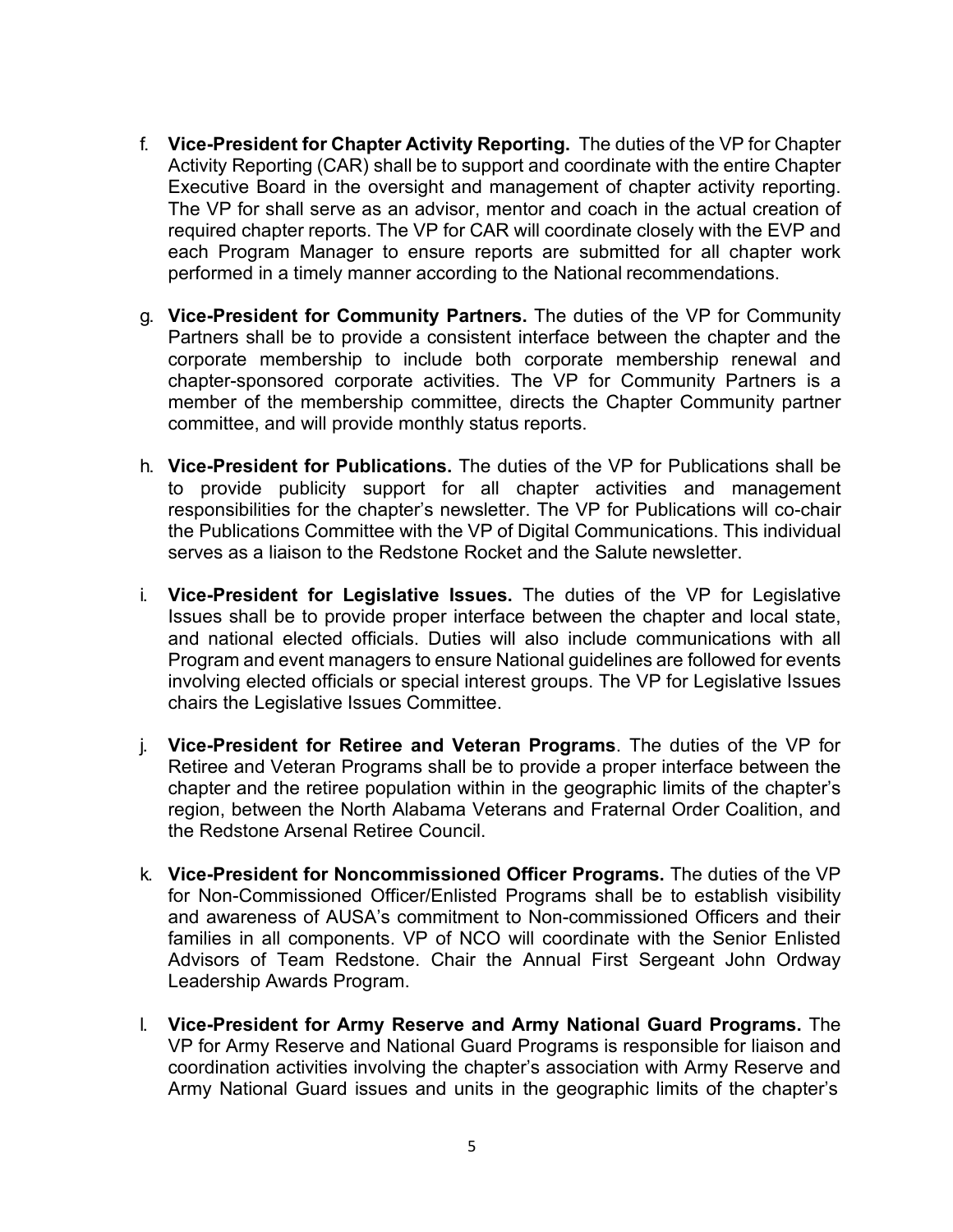region. Responsibilities also include coordinating the chapter's Employer Support of the Guard and Reserve efforts.

- m. **Vice-President for Army Family Programs.** The VP for Army Family Programs is responsible for liaison and coordination of all matters pertaining to Army family support issues and activities. This individual is the chapter's direct contact with all related Army family issues, organizations and activities affecting the chapter.
- n. **Vice-President for Department of Army Civilian (DAC) Programs.** The VP for DAC Programs is responsible for liaison and coordination activities involving DA civilian issues and programs in the geographical limits of the chapter's region.
- o. **Vice-President for Soldier Programs.** The VP for Soldier Affairs is responsible for liaison and coordination with Team Redstone and local community agencies, military and fraternal organizations to ensure the success of Chapter Soldierfocused programs. Coordinate activities with the VP for NCO Programs.
- p. **Vice-President for Army Recruiting.** The VP for Army Recruiting is an appointed position by the chapter president and is established to work local Army recruiting efforts in the chapter's geographical region.
- q. **Vice-President for Chapter Support Group.** The VP for Chapter Support is responsible for mobilizing member volunteers to assist in chapter activities through a chapter support team. The VP for Chapter Support Group is also responsible for encouraging volunteers to serve in chapter leadership positions. Retiring Executive Board members are encouraged to continue their service through the Chapter Support Group.
- r. **Vice-President for Chapter Awards and Recognition.** The VP for Chapter Awards and Recognition is responsible for standardization of chapter coins, plaques and such other articles of recognition as the executive board may approve and ensuring their availability at chapter events.
- s. **Vice-President for Sub-Chapter Support.** The VP for Sub-Chapter Support is responsible for establishing, coordinating and sustaining Sub-Chapter operations. Coordinate efforts with the Chapter President and Alabama State President for the promotion and establishment of Sub Chapters within the Redstone-Huntsville Chapter footprint.
- t. **Vice-President for ROTC/JROTC Programs.** The VP for ROTC/JROTC Programs is responsible for the planning and execution of presentations to outstanding cadets in high schools and colleges within the Chapter's assigned geographical area of responsibility. Also responsible for the planning/preparation/execution of professional development activities in support of ROTC/JROTC.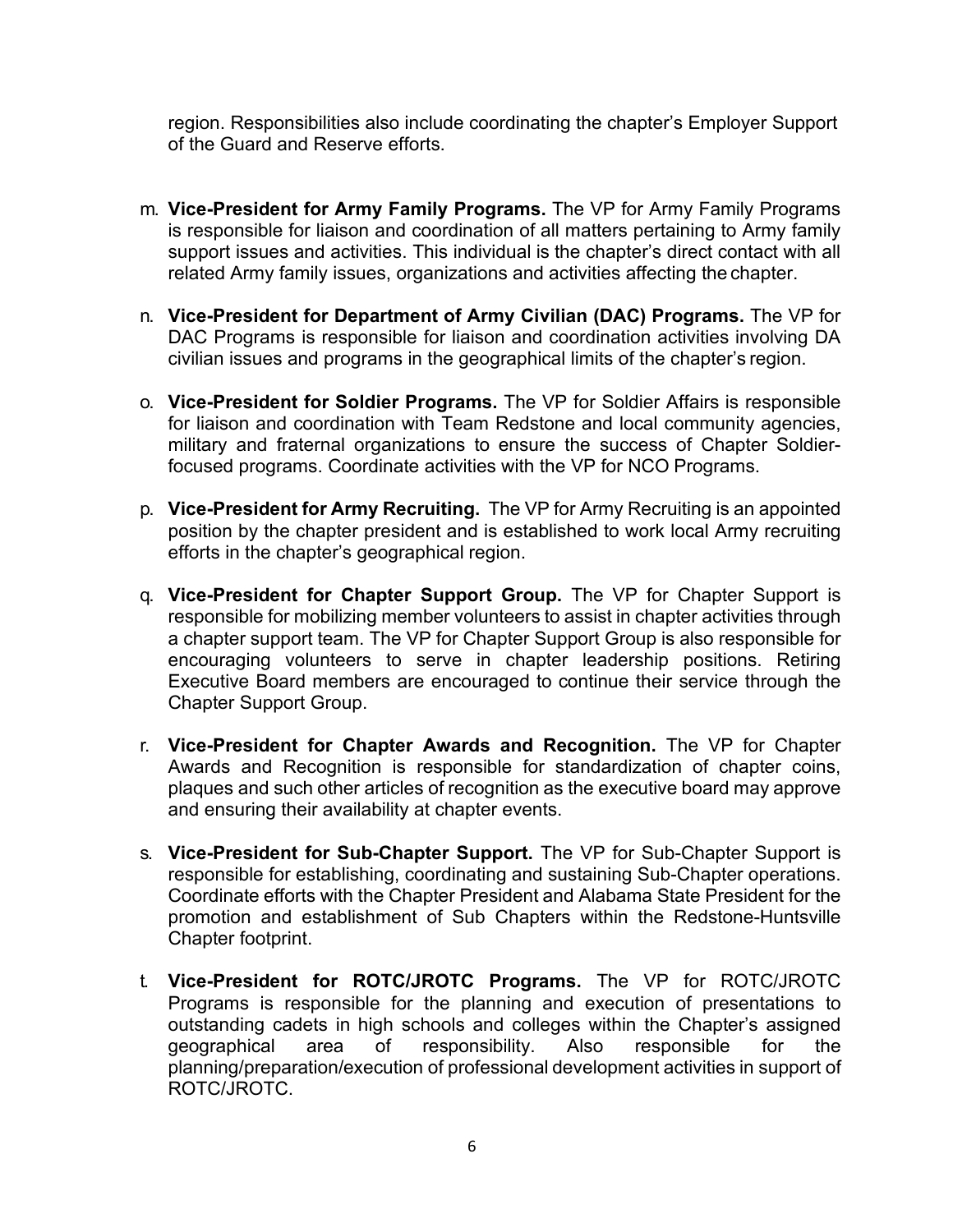- u. **Vice-President for Digital Communications**. The VP for Digital Communications is responsible for informing the chapter membership of activities and events via the chapter website, email, and social media. The VP for Digital Communications is the co-chair of the Publications Committee.
- v. **VP at Large – Team Redstone**. The VP at Large Team Redstone, an appointed position, is responsible for providing liaison to Team Redstone for public matters/ issues.
- w. **VP at Large – Protocol Support.** The VP at Large Protocol Support is responsible for providing protocol advice and support for chapter events and event planning.
- x. **VP for Young Professionals.** The VP for Young Professionals, an appointed position, is responsible for focusing chapter efforts on recruitment, retention, education, event planning in support of the young professional initiatives.
- y. **Chaplain**. The duties of the Chaplain, an appointed position, shall be to lead the chapter's spiritual activities. Additionally, the chaplain will present invocations and benedictions at chapter sponsored functions. Other duties may include: hospital visitation, organizing and conducting events designed to enhance the well-being of chapter members, soldiers and their families and, fulfilling other functions deemed appropriate or requested by the chapter president or the chapter's executive committee.
- z. **Secretary.** The duties of the Secretary shall be to attend all meetings, receive and answer all correspondence as directed by the president and the executive board, and maintain minutes of meetings. The Secretary will also submit minutes and other reports required to the association's national headquarters after approval by the president, and perform such other duties as assigned.
- aa. **Treasurer.** The duties of the Treasurer shall be to attend all meetings, receive and disburse funds, maintain financial records and submit monthly status reports and annual financial statements for audit to the executive board. The Treasurer will submit to AUSA national headquarters, to arrive not later than the first of March of each year, a financial report for the previous year on a form supplied by national headquarters. The Treasurer for the previous term shall be responsible for the preparation of the above financial report, even though a new Treasurer may have been appointed.

#### **ARTICLE VI. NOMINATIONS AND ELECTIONS**

**SECTION 1. NOMINATING COMMITTEE.** The president, with the approval of the executive committee, shall appoint during March of each year, a nominating committee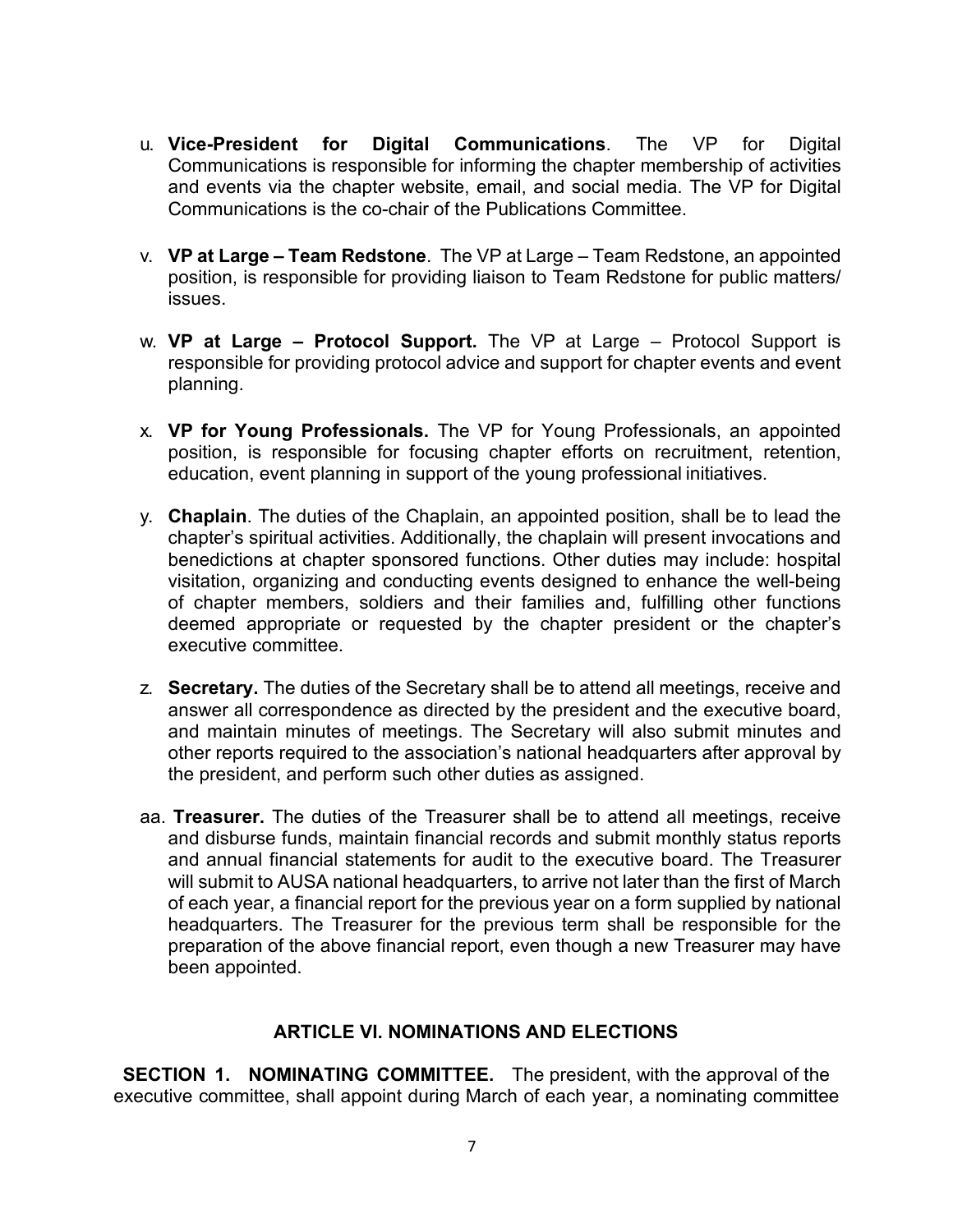for the purpose of replenishing board vacancies that may occur due to resignations, term limit expirations or other events that will require board member replacement. The nominating committee will be chaired by the Chapter's Executive VP and shall consist of six members: two members of the Executive Board, two members from the Executive Committee and two members from the chapter at-large. As general guidance, only members-at-large active in chapter activities and events should be considered for the nominating committee.

**SECTION 2. DUTIES OF THE NOMINATING COMMITTEE.** The nominating committee shall normally select from existing board membership, candidates to fill offices on the Executive Committee, which expire or that will be vacant at the close of the Chapter's operational year (30 June). The nominating committee shall also submit a slate of candidates to the President for board membership positions that are vacant or expiring. This slate of officers and board of directors' members, with the consent of the full Executive Board, will be submitted for election to the general membership at the annual June general membership meeting of the chapter.

**SECTION 3. OTHER NOMINATIONS.** Nominations for any board elective office may be made by the membership. Such nominations shall be signed by at least 25 chapter members in good standing, and shall be submitted to the Secretary not later than 1 May.

**SECTION 4. ELECTIONS.** Election of officers and board members shall take place during the annual general membership meeting of the chapter in June. Voting may be made by voice, show of hands, or written ballot.

## **ARTICLE VII. MEETINGS**

**SECTION 1. ANNUAL MEETINGS.** An annual meeting of the general membership for the election and installation of officers and directors shall be held during the month of June each year.

**SECTION 2. OTHER MEETINGS.** As a minimum, two general membership meetings shall be held in addition to the annual meeting. Additional membership meetings may be held on the call of the president or the executive board.

**SECTION 3. QUORUMS.** The following constitute quorums necessary for the conduct of chapter business and activities.

- a. **General Membership Meeting:** Twenty-five (25) members shall constitute a quorum for the conduct of business at any general membership meeting.
- b. **Executive Committee Meeting:** Six (6) members shall constitute a quorum for the conduct of business at any scheduled or called executive committeemeeting.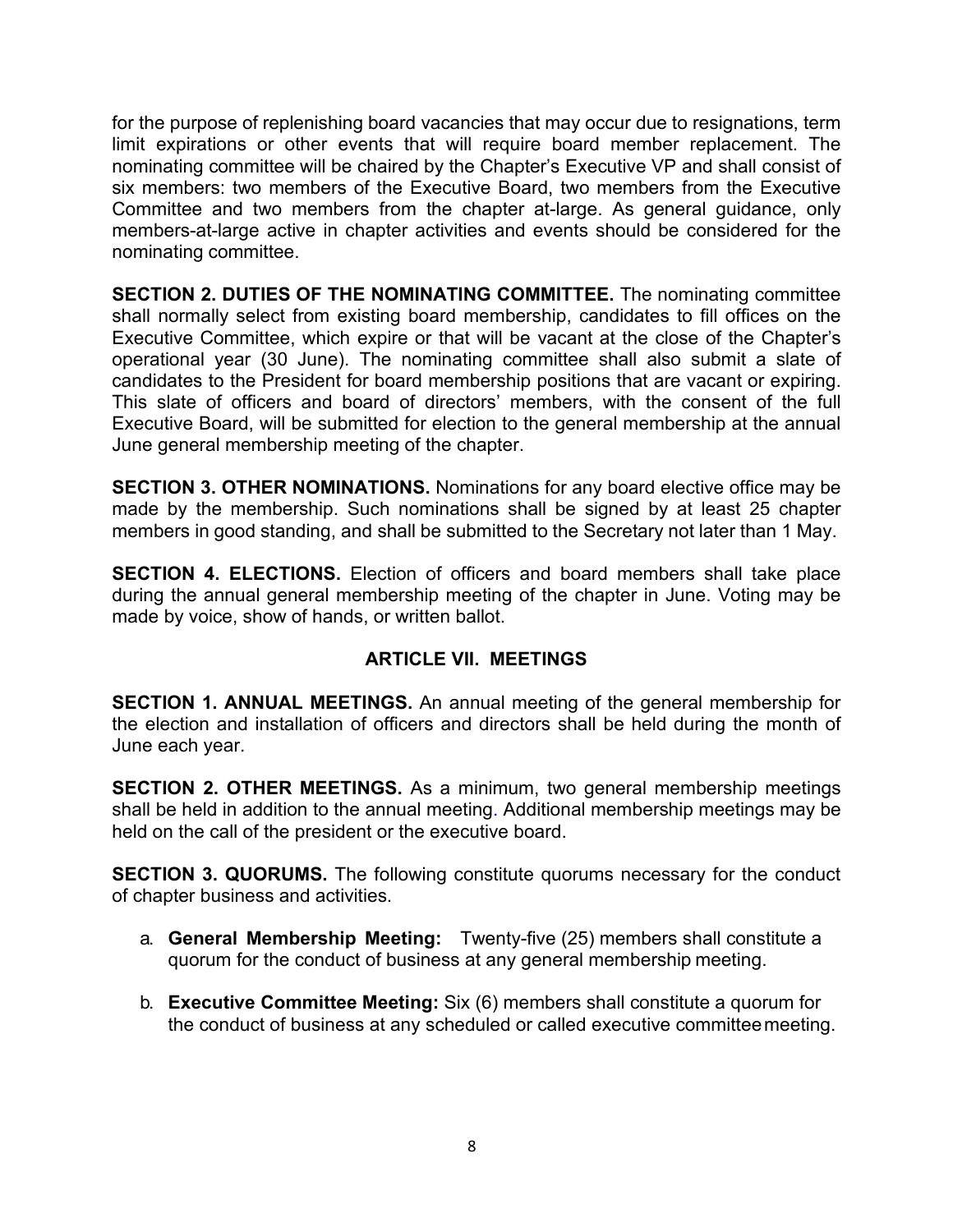c. **Board of Directors Meeting:** Nine (9) or one-third of the current board membership, shall constitute a quorum for the conduct of business at any scheduled or called Board of Directors meeting.

## **ARTICLE VIII. FINANCIAL CONTROLS**

- a. The chapter derives its legal existence from the charter for the Association of the U.S. Army, incorporated in the District of Columbia on 5 July 1950, and operating as an educational organization exempt from Federal income taxation under the terms of Section 501 (c) (3) of the Internal Revenue Code.
- b. Financial administration will be conducted in accordance with written procedures approved by the Board of Directors to ensure compliance with AUSA National guidance and AR 210-22.
- c. Neither the Federal Government nor Redstone Arsenal will have any liabilityfor the Chapter's actions or debts.
- d. Public and Association Professional liability insurance coverage for the Chapter and its officers is provided by AUSA National for permitted activities of the chapters. The Chapter will not incur debts beyond its financial capacity to make payment when due. The Chapter will ensure that all required Federal, State and jurisdictional laws are met. Chapter members will not be held liable for debts of, or claims against, the Chapter.
- e. When a Chapter President is installed, he/she shall be removed from any chapter bank accounts as a signer or debit card holder. Customarily, the EVP and the Treasurer act as signers/card holders of the accounts.

# **ARTICLE IX. SUB CHAPTERS**

**SECTION 1. SUB-CHAPTERS.** The purpose of a Sub-Chapter of the Redstone-Huntsville Chapter of the Association of the United States Army is to raise the visibility of the U.S. Army and the Association within the community, increase membership, foster chapter leadership development, and serve as the association's representative within the given area, unit, or demographic segment. Accordingly, the Chapter President may, with the approval of the Board of Directors, establish sub-chapters within the chapter's assigned geographical boundaries and the guidelines listed below.

a. Sub-Chapters are defined as those organizations, subordinate to the Redstone-Huntsville chapter, which are not expected to ever become chartered on their own. The sub-chapter may be based upon a military unit (e.g. ROTC or JROTC), subordinate geographic region, or special demographic category (e.g. Young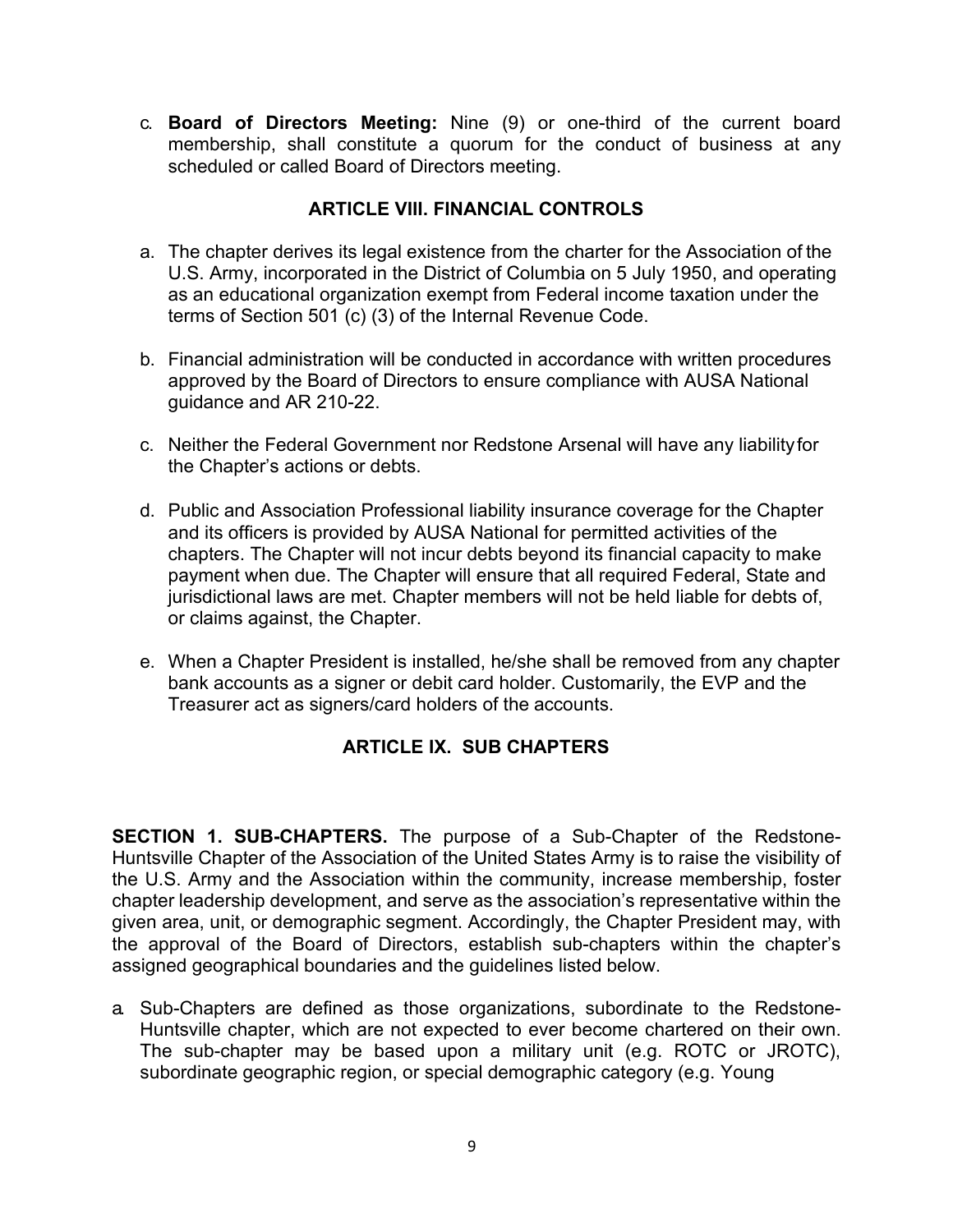Professionals), and the designation as a subchapter is used to facilitate management by the parent chapter and instill esprit among members.

b. All members of a Sub-chapter will remain affiliated with the Redstone-Huntsville Chapter, but may desire to conduct their own meetings and activities under their own identity.

c. The Immediate Past-President of the Redstone-Huntsville Chapter may serve as an advisor to the Sub-chapter. The Redstone-Huntsville Chapter VP for Satellite Chapter Activities will serve as an advisor to sub-chapter presidents.

d. Sub-chapters may be formed with a minimum of twenty members, who all should reside within the assigned geographical boundaries of the chapter's regional area as defined in Article III, Section 1.

e. Each sub-chapter will have a president, secretary, and as many vice-presidents as deemed appropriate. Sub-chapter president(s) will serve as a member(s) of the Redstone-Huntsville Chapter executive committee. ROTC and JROTC sub-chapter presidents are excluded from this provision.

f. All newly recruited members will be coded to the sub-chapter and the sub-chapter's share of member dues will be assigned accordingly. Sub-chapters are authorized to allocate funds as appropriate, as long as accountability remains with the parent chapter's treasurer.

g. Sub-chapters will hold their own meetings at least quarterly and are responsible for providing meeting minutes to the Redstone-Huntsville Chapter Secretary.

h. Sub-chapters may not have treasurers, or separate financial records or bank accounts. The Redstone-Huntsville parent chapter will conduct any financial transactions associated with the satellite chapter's operations. ROTC and JROTC entities will turn over any funds pertaining to their status as a sub- chapter. The Redstone-Huntsville Chapter Treasurer will manage all financial activities associated with the sub-chapter's operations.

i. Members of sub-chapters will remain affiliated with the Redstone-Huntsville Chapter but may conduct activities under their own identity e.g., The Young Professionals Sub-Chapter of the Redstone-Huntsville Chapter of the Association of the United States Army.

j. Coordination with AUSA national offices must be accomplished when sub-chapters are established. As a minimum requirement, the national office should be advised of either county/city boundaries and/or zip codes. This ensures proper coding of members. Sub-chapter numbering must comply with the national association's computer procedure, which are two digits added to the existing four-digit chapter code number.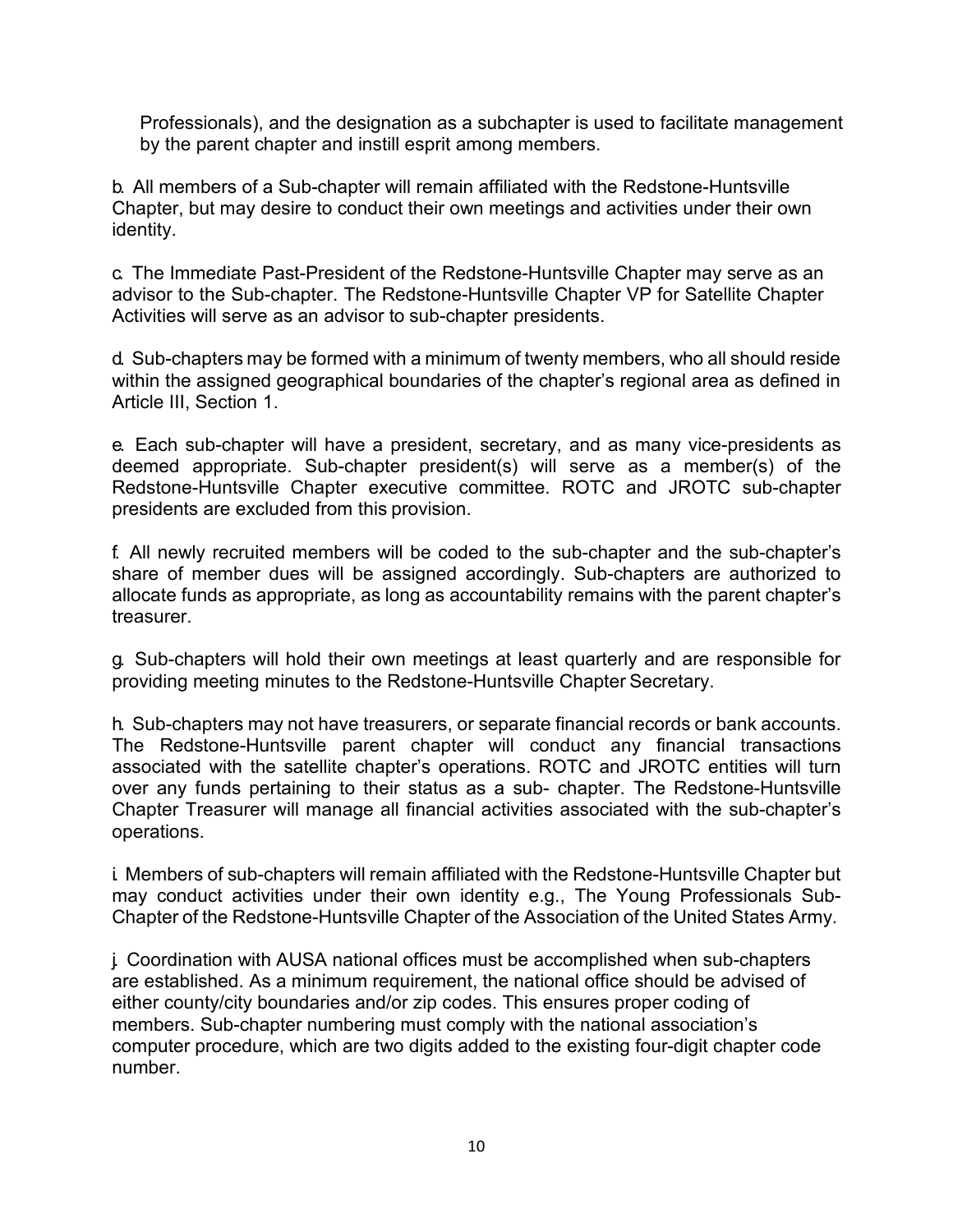## **ARTICLE X. AMENDMENTS**

These By-Laws may be amended at any General Membership meeting at which a quorum is present and voting, provided advance notice of fifteen days or more of such proposed amendment has been given, and provided further, that such change is approved by the National Association.

#### **ARTICLE XI. DISSOLUTION AND ADOPTION**

In the event that this chapter shall cease to exist for any reason, all assets remaining after all obligations have been met will be transferred to the national headquarters.

These updated by-laws were presented and approved and adopted by the chapter's Membership on <u>June 21, 2020</u> \_Via an electronic election of new board members and Approval of updated by-laws.

| Chapter President: Steve Below C. S. Below |  |
|--------------------------------------------|--|
|                                            |  |

Approved at National Headquarters on: \[\essequence research research research research research research research research research research research research research research research research research research research

(For the Council of Trustees)

Director, Regional Activities